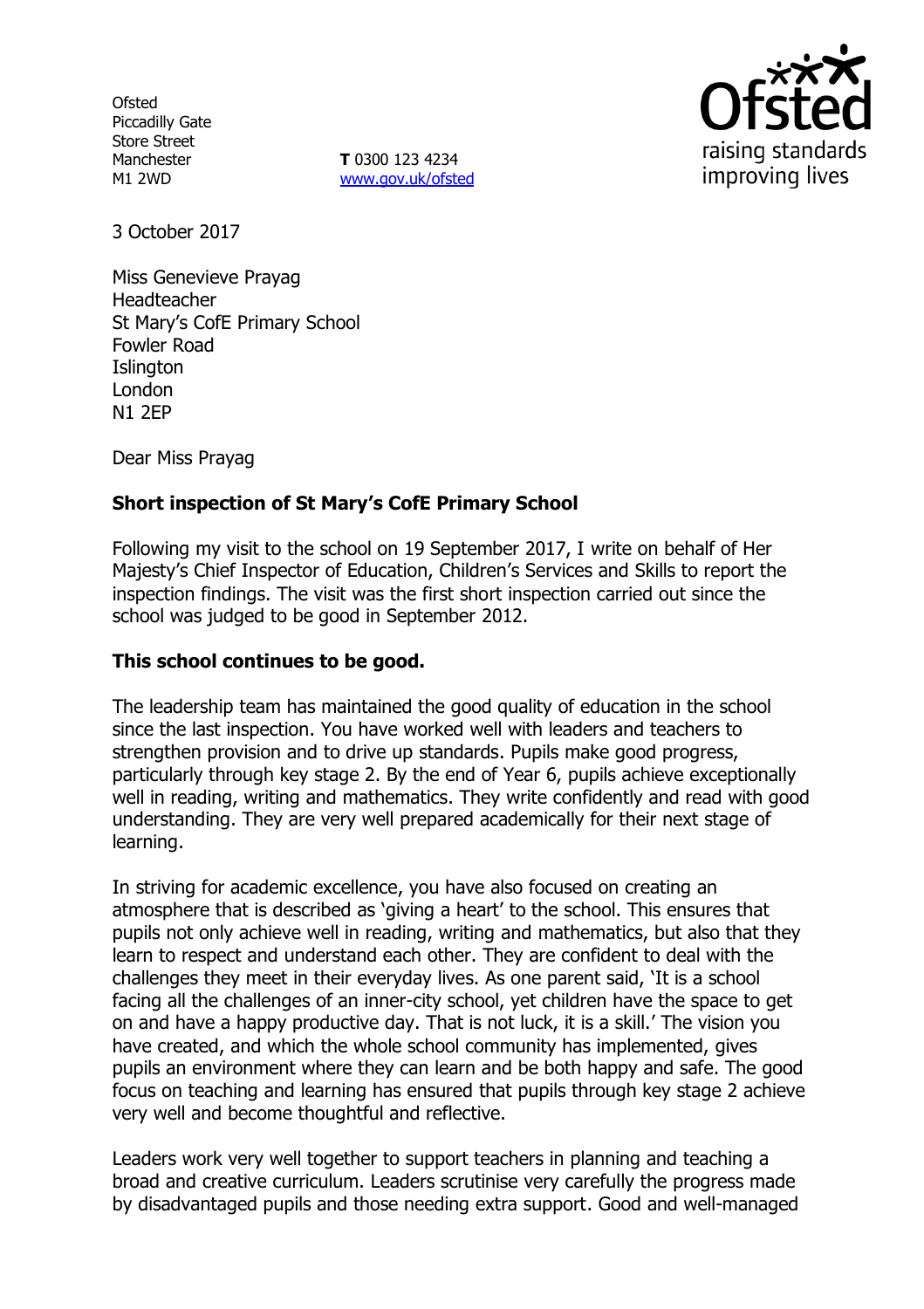

interventions make sure that low-attaining pupils make rapid progress and catch up with their peers. Although progress is rapid through key stage 2, you recognise that more work is needed to improve the consistency of challenge for pupils through key stage 1, and to ensure that teachers use assessment consistently well to keep a momentum of progress and high achievement.

Leaders recognise the strengths of the school and the areas that need developing further. Under your guidance, they have the motivation and the knowledge of what to do, and confidence in the ability of the team to continue to improve. Governors are very active and supportive of the school. They ensure that all pupils have the opportunity to achieve well and learn the values of care and respect.

# **Safeguarding is effective.**

The leadership team has ensured that all safeguarding arrangements are thorough and that records are detailed and of high quality. Leaders and governors ensure that safeguarding records and the checks on staff and visitors are up to date. Staff training is thorough and weekly updates for staff on safeguarding issues are prioritised at staff meetings. Procedures for referring safeguarding concerns are rigorous. Leaders follow concerns swiftly and work well with external agencies to support pupils and their families. Risk assessments are routine for any visits away from the school. Good planning is in place and staff are fully briefed on what to do if a serious incident happens while they are away from the school site.

Pupils are very confident that the school is a safe place and that adults in school have their interests at heart. Pupils know the rules and procedures in place to keep them safe. They are very aware that visitors with certain badges should not be on their own or speaking to pupils without a member of staff accompanying them. They know to report immediately if this happens. Pupils in the playground play well together and are confident that everyone behaves well and that bullying is not something they see. As one pupil said, 'We don't have bullies because we all get on well together. The school is a good place to be.' Many parents refer to the school's family atmosphere. This is at the heart of the school. The relationship between teachers and pupils gives pupils the confidence that they are cared for and safe. Pupils have a good understanding of how to keep themselves safe online.

# **Inspection findings**

- My first focus for the inspection was to review how well leaders are ensuring that pupils in the early years and through key stage 1 are making good progress in writing. In 2016, although achievement in writing was very high at the end of Year 6, it was below average for most-able pupils at the end of Year 2.
- Senior leaders implemented a good range of actions in Year 2 following the 2016 assessments. They carefully identified a group of most-able writers in Year 2 and worked closely with this group throughout the year to boost their confidence and skills to write in depth, and to improve the quality of their work. Good interventions were implemented with this group. In 2017, teachers' assessments at the end of Year 2 showed improvement on previous years, and with a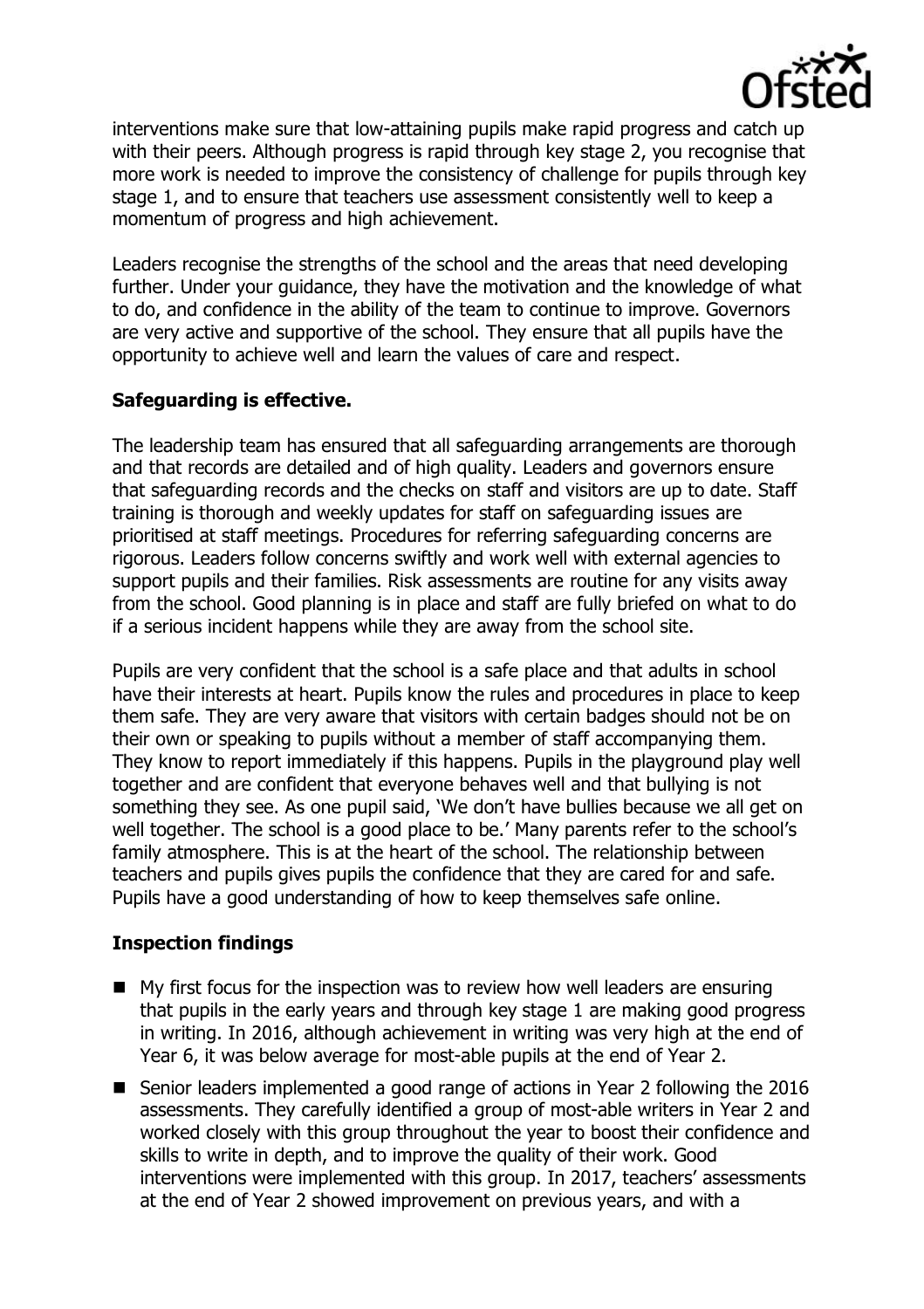

significant increase in the proportion of pupils writing at greater depth. The level of challenge and support provided for pupils through key stage 1, however, has not ensured consistency in the progress pupils make in writing. Pupils' work in literacy lessons through Years 1 and 2 over the last year shows inconsistent progress overall. By the end of the early years, some children are already confident and beginning to write independently. However, at key stage 1, some of the most able writers are capable of achieving more and making even better progress. Leaders recognise that more work is needed to improve the use of assessment to increase the consistency of challenge in writing activities through key stage 1.

- Another focus of the inspection was to evaluate leaders' work in ensuring that all pupils make good progress through the early years and continue to make good progress through key stage 1. In 2016, progress made by Year 6 pupils through key stage 2 was very high, based on their achievement at the end of Year 2. However, progress from the end of the early years to the end of Year 2 was average.
- Assessment undertaken when children enter the early years suggests a broad range of ability. Although 2016 assessments indicated that many children started the school below average, teachers' own assessments of children in their first term suggested that they had settled very well and were achieving at levels expected for their age. Observations of children who have started in the early years in September 2017 suggest that many are already able to work together, listen well and use language to talk with each other. Many are showing behaviours that are similar to those expected for their age. Samples of children's work through Reception over the last year shows many children to be making good progress. By the end of the year, they were beginning to write about things they had done and seen. Most recognised numbers and could count on and back. Some children were confidently answering simple calculations with numbers up to and beyond 10 when they moved into Year 1.
- Work planned for pupils in Year 1 does not always build on pupils' prior knowledge. Some repeat activities that they were confidently completing towards the end of the Reception Year. Teaching lacks challenge for those who are already confident and who have done similar work in the past. However, for others, work is sometimes too challenging without the support they need to secure their understanding. Assessment of what pupils already know is not used effectively enough to ensure that good progress made through the early years continues through key stage 1. Those pupils needing additional intervention receive good support and they catch up quickly, for example in phonic skills and knowledge. However, for many, the level of challenge is not pitched correctly in lessons and this affects the progress pupils make. Leaders have introduced sessions whereby pupils have two mathematics lessons on some days and two literacy lessons on others. Leaders have identified that for some pupils this lack of variety affects their concentration and they struggle to maintain attention and motivation.
- A further focus for the inspection was to review what impact leaders have made on reducing persistent absence among pupils, and raising attendance in line with the national average. Absence among particular groups of pupils including those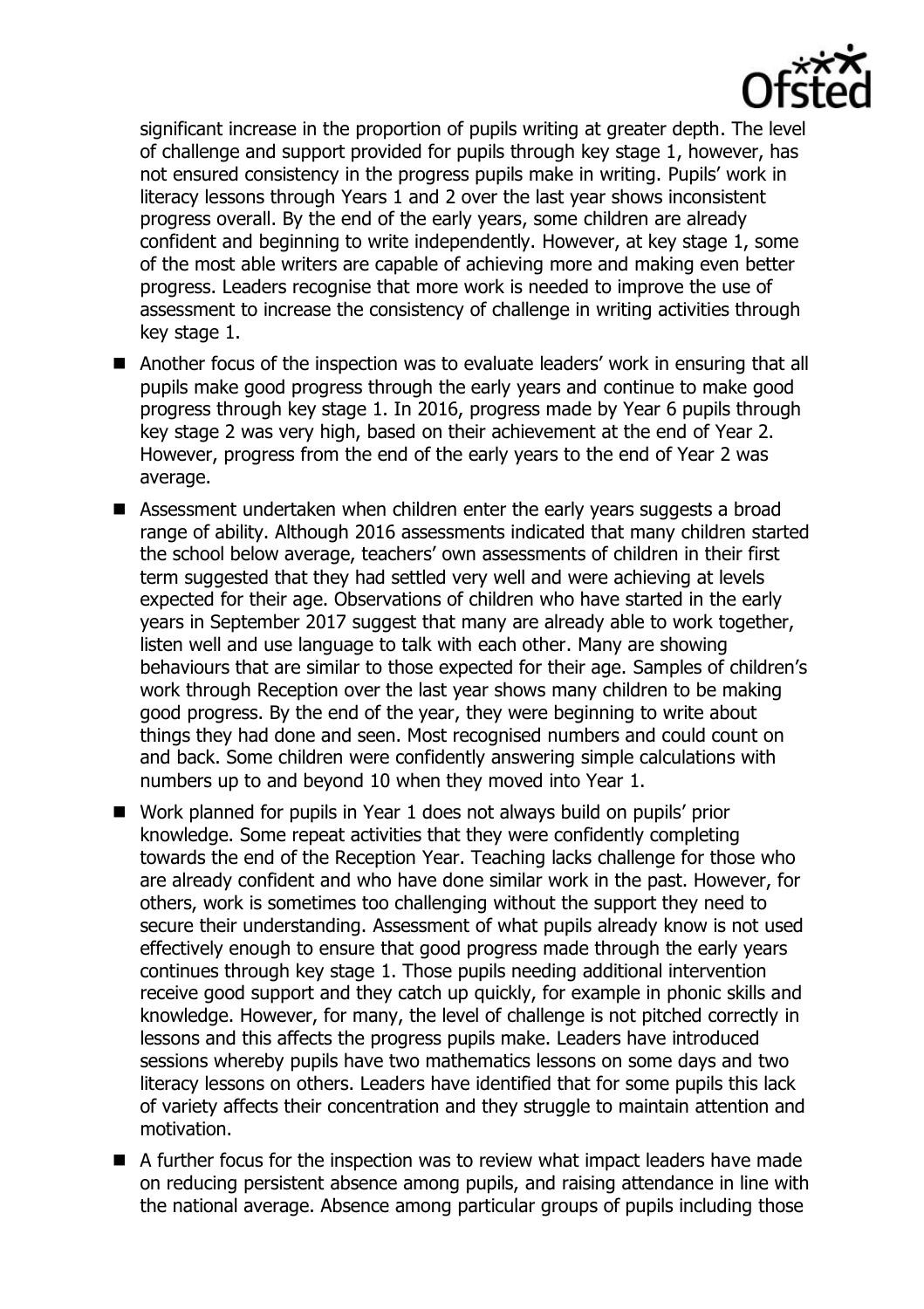

who have special educational needs and/or disabilities or who are disadvantaged, has been above average over several years. Overall attendance has not improved in recent years.

- Leaders have a range of strategies in place to promote good attendance, such as weekly mascot awards. Leaders have created a good series of rewards for pupils who attend well. Persistent absence is from a very small group of pupils and families who are well known to the school. Leaders make very good use of external family and educational welfare support. They work with these families to encourage and support them in getting their children to school on time. Although attendance is not improving significantly, the number of pupils who are persistently absent are well supported.
- The final focus for the inspection was to review how leaders have ensured that pupils develop a depth of knowledge and understanding across all subjects so that they achieve well and make good progress. Pupils achieve very well in English and mathematics by the end of Year 6. Although the school talks about the 'creative curriculum', limited information is provided for parents on how teachers ensure that pupils make good progress across all subjects of the curriculum.
- The curriculum is planned well across the school to ensure that pupils receive a broad and balanced curriculum while at the same time developing their literacy and numeracy skills. The 'creative curriculum' takes a series of themes and topics that capture pupils' interest and imagination. Themes are well planned to make sure that, over time, pupils build on their skills in the subject and therefore achieve well  $-$  for example, where pupils through key stage 2 are introduced to different periods in history. Pupils are encouraged to investigate and to question and compare. Where younger pupils develop a good knowledge of the topic they study, older pupils are using their knowledge to consider the impact of events in the past on society today. Pupils in Year 5 consider restorative justice and compare crime and punishment in Anglo-Saxon times with the British justice system of today. Year 6 pupils confidently discuss the impact of the Second World War on the role of women in modern society.
- Our visits to lessons and work in books show that effective teaching is ensuring that pupils achieve well across subjects and that they use their increasing knowledge to help develop a deeper understanding. Good links are made to creative subjects with a similar focus on improving skills and knowledge in the subjects themselves. Where this provides pupils with a broad curriculum, it ensures that they achieve well. Teachers ensure that while pupils develop their subject knowledge across subjects, there are many opportunities for pupils to use and apply their reading and writing skills, researching information and writing through different subjects. Leaders provide well-planned opportunities for pupils to develop their reading comprehension skills in a range of subjects and to write for different purposes.